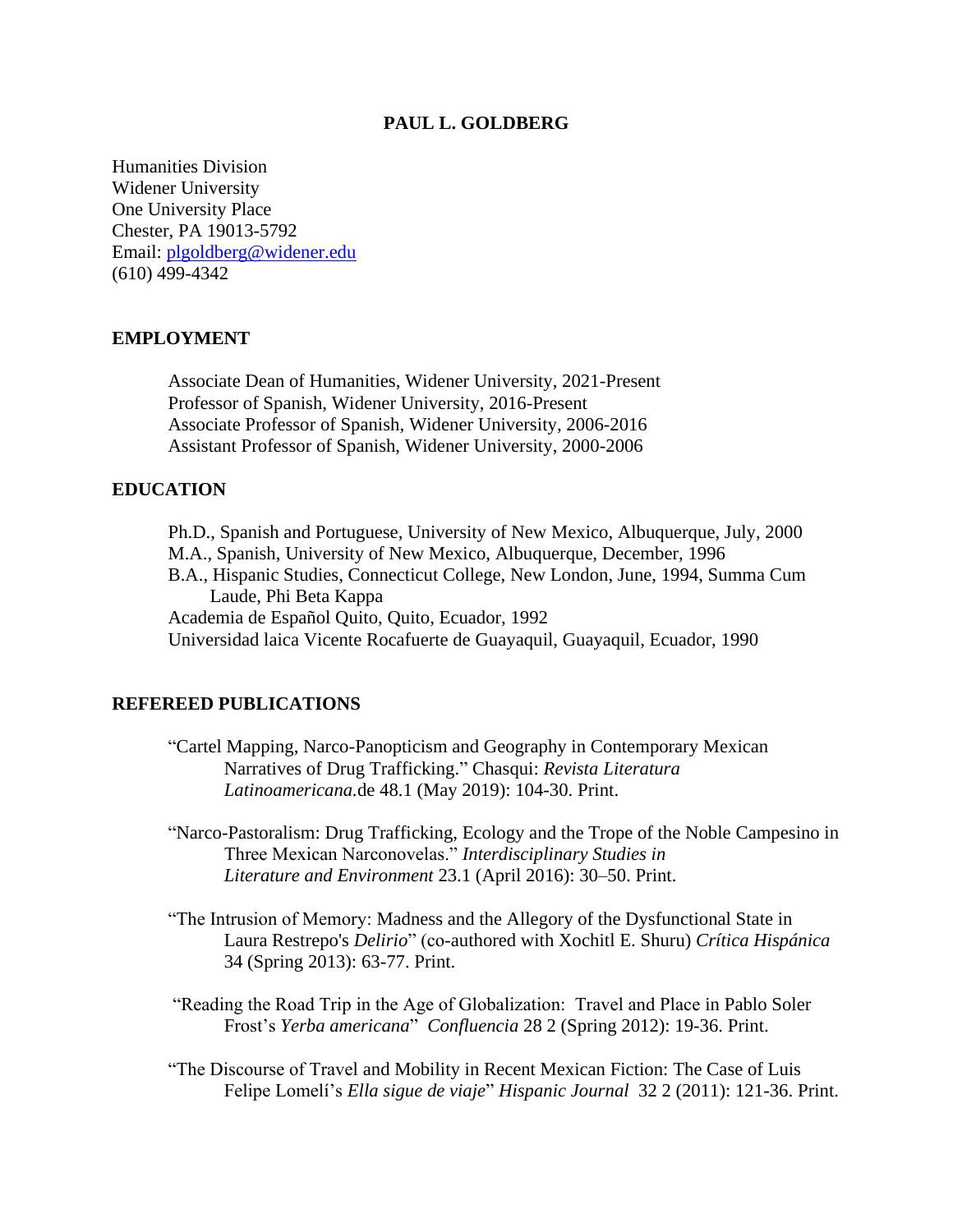- "Narcos, Globalistas, and the Aesthetics of Deterritorialization in Luis Felipe G. Lomelí's *Todos santos de California*" *Chasqui: Revista de Literatura Latinoamericana* 37 1 (2008): 49-65. Print.
- "The Costco Effect: Globalization and Aggression in Xavier Velasco's *El materialismo histérico.*" *Confluencia* 23 2 (2008): 58-69. Print.
- "La conciencia globalizada: consumo y comportamiento en *Lodo* de Guillermo Fadanelli". *Hispanic Journal* 26 1/2 (2006): 137-49. Print.
- "Writing Away from Home: Migratory Moments in Short Stories by Sonia Guralnik" *Latin American Literary Review* 31.62 (2004): 5-14. Print.
- "Reading Twentieth-Century Jewish Immigrant Experience in Colombia: Diego Viga and the Poetics of Loss" *Torre de Papel* 8.2 (2003): 3-14. Print.
- "*Un viaje sin retorno*: Expanding Definitions of Diasporic Experience in *El rumor del astracán* by Azriel Bibliowicz." *Revista Hispánica Moderna* 55.2 (2002): 467- 80. Print.
- "*Los silencios contados:* The Force of Absence and the Articulation of Silence in Margo Glantz's *Las genealogías* and Marjorie Agosín's *Sagrada memoria: Reminiscencias de una niña judía en Chile.*" *Monographic Review/Revista monográfica.* 21 (2001): 315-26. Print.
- "Immigration and Childhood Experience in Two Andean Jewish Novels." *Shofar* 19.3 (2001): 56-64. Print.
- "Currents of Liminality: Religious Syncretism and the Symbolism of the River in *Cumandá.*" *Hispanic Journal*. 21.2 (2000): 383-94. Print.

### **OTHER PUBLICATIONS**

### *Book Review*

Review of *Ecological Imaginations in Latin American Fiction* Barbas-Rhoden, Laura. *Hispanic Journal*, Spring 2014. Print.

#### *Encyclopedia Entries*

"Hector Aguilar Camín." *World Literature in Spanish: An Encyclopedia*. Eds. Ihrie, Maureen and Salvador A. Oropesa. Santa Barbara: ABC-CLIO, 2011. 16. Print.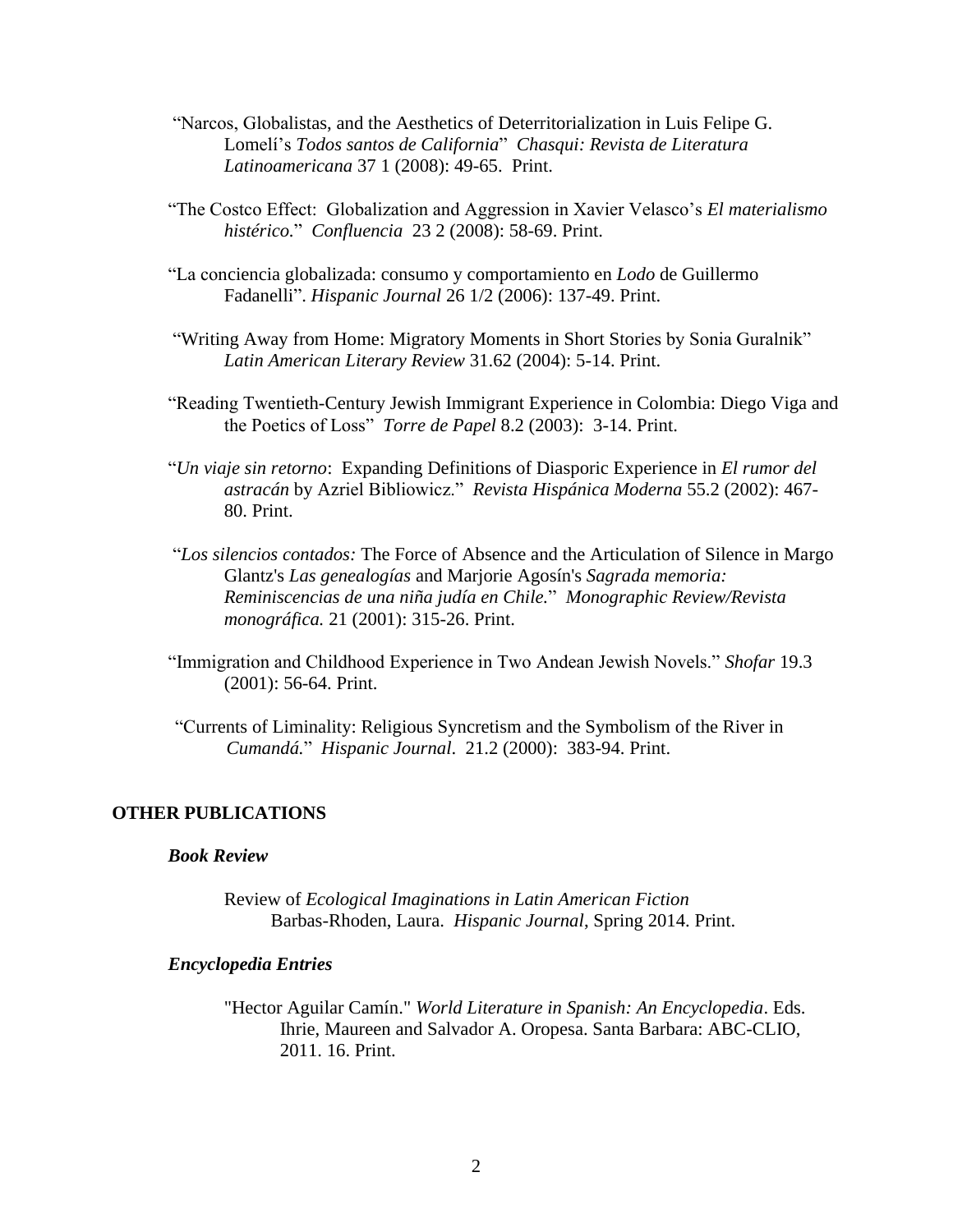"Ignacio Solares." *World Literature in Spanish: An Encyclopedia*. Eds. Ihrie, Maureen and Salvador A. Oropesa. Santa Barbara: ABC-CLIO, 2011. 913-14. Print.

#### *Translation*

Mistral, Gabriela. "Similarities and Differences between the Americas" *Rereading the Spanish American Essay: Translations of 19th and 20th Century Women's Essays.* Ed. Doris Meyer. Austin: U of Texas P, 1995. 192-95.

#### **ARTICLES UNDER REVIEW**

- "*Cuando el río suena*: Violence and Ecology in Luis Felipe Lomeli's *Cuaderno de flores*". Under review at *Latin American Literatary Reviw*. Submitted, March, 2019
- "Ecocide and the Narco Estate: An Ecocritical Reading of Two Contemporary Mexican Narratives of Drug Trafficking and Violence." Under review at *Studies in Twentieth and Twenty-First Century Literature*. Submitted, August, 2019

#### **CONFERENCE PAPERS AND PRESENTATIONS**

- "The Esperpentic Mode in the Mexican Narconovela" Spring 2015 Humanities Colloquium. Widener University, February 21, 2015.
- "Cuando el río suena: An Ecocritical Reading of Mexican Narcoliterature" The Middle Atlantic Council of Latin American Studies (MACLAS) 35<sup>th</sup> Annual Conference, Rutgers University, March 7-8, 2014.
- "The Intrusion of Memory: Madness and the Allegory of the Dysfunctional State in Laura Restrepo's Delirio" The Middle Atlantic Council of Latin American Studies (MACLAS) 33<sup>rd</sup> Annual Conference, American University, March 22-24, 2012.
- "¿Cuál es la (Mc)Onda?: Reading the Mexican Counterculture in the Age of Globalization" The Middle Atlantic Council of Latin American Studies (MACLAS) 31st Annual Conference, Johns Hopkins University, March 26-27, 2010.
- "The Aesthetics of Mobility in Recent Mexican Fiction: The Case of Luis Felipe G. Lomeli's *Ella sigue de viaje*" The Middle Atlantic Council of Latin American Studies (MACLAS) 30<sup>th</sup> Annual Conference, The College of William and Mary, March 6-7, 2009.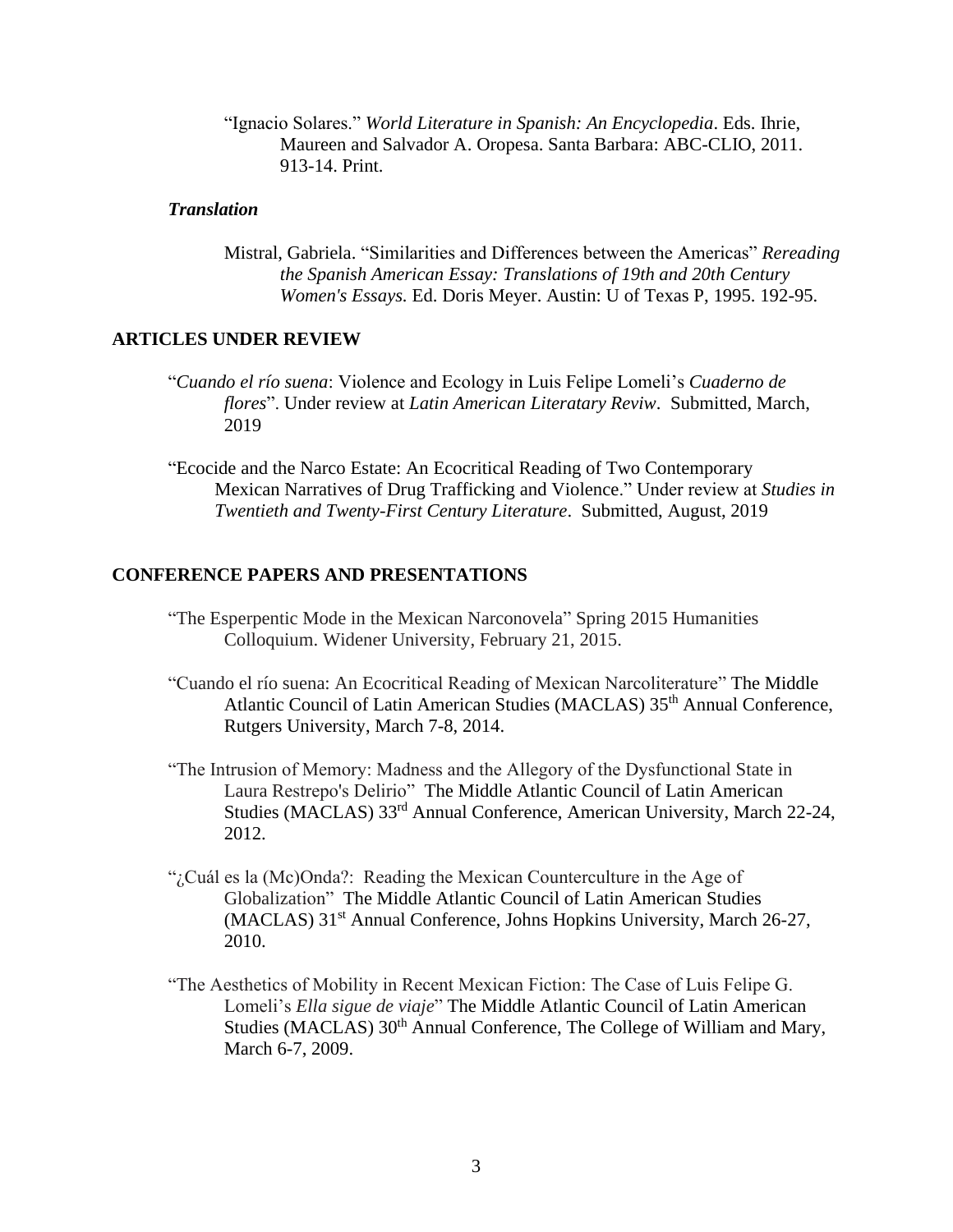- "Narcos, Globalistas, and the Aesthetics of Deterritorialization in Luis Felipe G. Lomelí's *Todos santos de California*" Modern Languages 2<sup>nd</sup> Biennial Conference, Shippensburg University, Shippensburg, PA, April 5-6, 2008.
- "Narcos, Globalistas, and the Aesthetics of Deterritorialization in Luis Felipe G. Lomelí's *Todos santos de California*" Fall 2007 Humanities Colloquium, Widener University, October 24, 2007.
- Fall 2007 President's Lecture: "The Costco Effect: Globalization and Dissent in Recent Mexican Literature" Widener University, October 11, 2007,
- "Violence and Globalization in Xavier Velasco's *El materialismo histérico*" Twenty-Seventh International Conference of the Latin American Studies Association (LASA). Montreal, September 5-8, 2007.
- "The Costco Effect: Globalization and Dissent in Recent Mexican Literature"  $60<sup>th</sup>$ Annual Kentucky Foreign Language Conference, Lexington, KY, April 19-21, 2007.
- "Costcos and CariñOsitos: Supermarkets, Minimarkets, and Sites of Violence in Recent Mexican Narrative." Popular Culture Association/American Culture Association (PCA/ACA) 2007 National Conference. Boston, MA, April 4-7, 2007.
- "Narcos, Globalistas, and the Ironic Sovereign in Short Stories by Luis Felipe G. Lomelí" The Middle Atlantic Council of Latin American Studies Annual (MACLAS) 28<sup>th</sup> Annual Conference. Albright College, Reading, PA, March 30-31, 2007.
- "The Quest Motif in Alicia Freilich de Segal's Cláper" Rocky Mountain Council for Latin American Studies 2007 Annual Conference. Santa Fe, New Mexico, January 24-27, 2007.
- "Consumerism as Urban Violence in Recent Mexican Fiction" Twenty-sixth International Congress of the Latin American Studies Association (LASA). San Juan, Puerto Rico, March 15-18, 2006.
- "Literary Responses to Materialism: Branding as a Discursive Response in Novels by Guadalupe Loaeza and Laura Restrepo" Thirty-seventh Annual Convention of the Northeast Modern Language Association, Philadelphia, Pennsylvania, March 2-5, 2006.
- "Murder at the *Minisúper*: Consumerism, Consciousness and Behavior in Guillermo Fadanelli's *Lodo*. XXVI Meeting of The Middle Atlantic Council on Latin American Studies (MACLAS), Virginia Commonwealth University, Richmond, VA, April 8-10, 2005.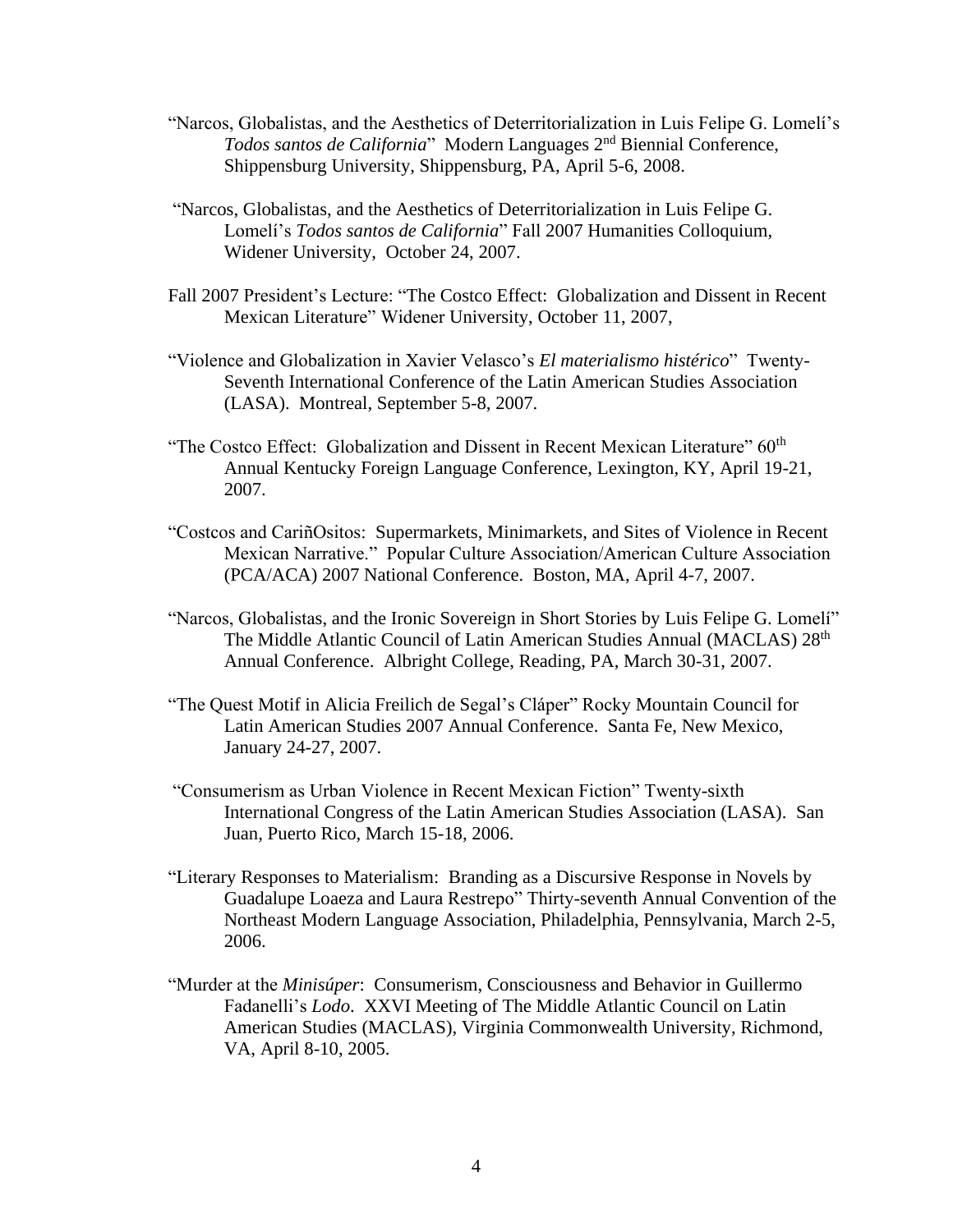- "Reading Twentieth-Century Jewish Experience in Colombia: Diego Viga and the Poetics of Loss" Conference on Loss and Mourning. College English Association, Caribbean Chapter, University of Puerto Rico, Mayagüez, October 17-18, 2003.
- "Accounts of Travel and Relocation in Latin American Jewish Novels of Immigration" 15<sup>th</sup> Pennsylvania Foreign Languages Conference, Duquesne University, Pittsburgh, PA September 27 – 28, 2002.
- "The Poetics of Migration: Tales of Travel and Displacement in Latin American Jewish Writing." Humanities Colloquium, Widener University, November 7, 2001,
- "Expanding Definitions of Diasporic Experience in Azriel Bibliowicz's *El rumor del astracán.*" XXVII Congreso Anual de Literaturas Hispánicas, Indiana University of Pennsylvania, Indiana, PA, October 12-13, 2001.
- "Diasporic Mediators: The Function of Children in Contemporary Latin American Narratives of Jewish Migration" XXIII International Congress of the Latin American Studies Association (LASA), Washington, DC, September 2-8, 2001
- "Childhood Encounters with Anti-Semitism in Contemporary Narratives of Jewish Migration to the Greater Andean Region" Thirty-second Annual Conference of the Northeast Modern Language Association, Hartford, CT, March, 2001.
- "La representación literaria de la experiencia del inmigrante en dos novelas judeoandinas contemporáneas" Jornadas Andinas de Literatura Latinoamericana (JALLA), Universidad Nacional de San Antonio Abad, Cusco, Perú, August 9-13, 1999.
- "Diego Viga y la narrativa judeo-andina contemporánea" IX Congreso de Ecuatorianistas, Universidad Andina Simón Bolívar, Quito, Ecuador, July 21-24, 1999.
- "The Literary Representation of the Jewish Experience in the Andean Region" Tenth International Research Conference of the Latin American Jewish Studies Association (LAJSA), Princeton University, Princeton, New Jersey, March 14-15, 1999.
- "Currents of Liminality: Religious Syncretism and the Symbolism of the River in *Cumandá.*" Kentucky Foreign Language Conference, University of Kentucky, Lexington, KY. April 19, 1997.
- "The Forbidden Fruit of *Mestizaje:* Religious Syncretism in the Work of Juan León Mera" Andean Summit: Culture, Politics and Society in the Andean Region, University of Colorado at Boulder, March 16, 1996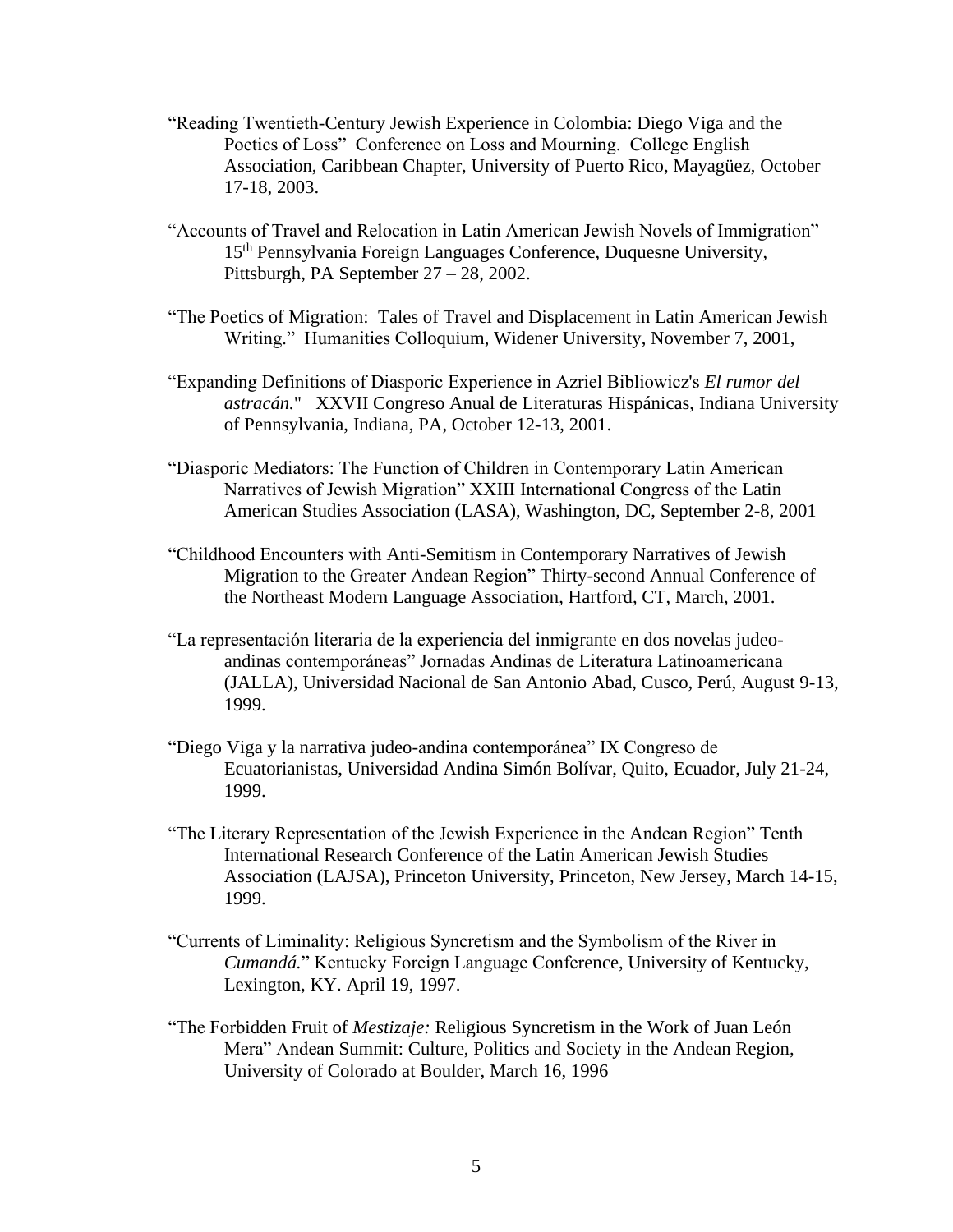## **TEACHING EXPERIENCE**

### *Courses taught at Widener University*

- Spanish 101 Elementary Spanish I
- Spanish 102 Elementary Spanish II
- Spanish 201 Intermediate Spanish I
- Spanish 202 Intermediate Spanish II
- Spanish 301 Spanish Conversation and Composition I
- Spanish 302 Spanish Conversation and Composition II
- Spanish 305 Latin American Civilization and Culture
- Spanish 309 Introduction to Hispanic Literature
- Spanish 310 Hispanic Short Story
- Spanish 313 Latin American Literature I: Conquest to Independence
- Spanish 314 Latin American Literature II: Independence to Present
- Spanish 330 Topics in Latin American Literature
- Spanish 331 Modern Latin American Fiction
- Spanish 388 Special Topics: Mexican Literature
- Spanish 388 Special Topics: Mexican and Mexican-American Literature and Culture
- Spanish 409 Senior Seminar: Contemporary Hispanic Novel
- Spanish 409 Senior Seminar: *Popol Vuh*
- Spanish 499 Independent Study (varying topics)
- English 388 US Latino Literature
- ASC 400 Values Seminar: Hispanics in the U.S.
- HUM 101: Introduction to the Humanities
- HUM 131 (H): Mexican Culture and Society
- HUM 132 (H): Brazilian Culture and Society
- HUM 388 (H): Contemporary Mexican Society and Culture

# **STUDY ABROAD AND INTERNATIONAL SERVICE-LEARNING**

## *Mexico*

Program Director, Widener in Mexico: Intensive Language and Culture Study in Cuernavaca, Mexico

- Widener in Mexico 2012, March 3-11, 2012
- Widener in Mexico 2009, January 2-10, 2009
- Widener in Mexico 2008, June  $5 -$  July 5, 2008
- Widener in Mexico 2004, July 22 August 21, 2004
- Widener in Mexico 2003, July  $24 -$ August 23, 2003
- Widener in Mexico 2002, July  $25 -$ August 24, 2002
- Widener in Mexico 2001, August 2 September 1, 2001.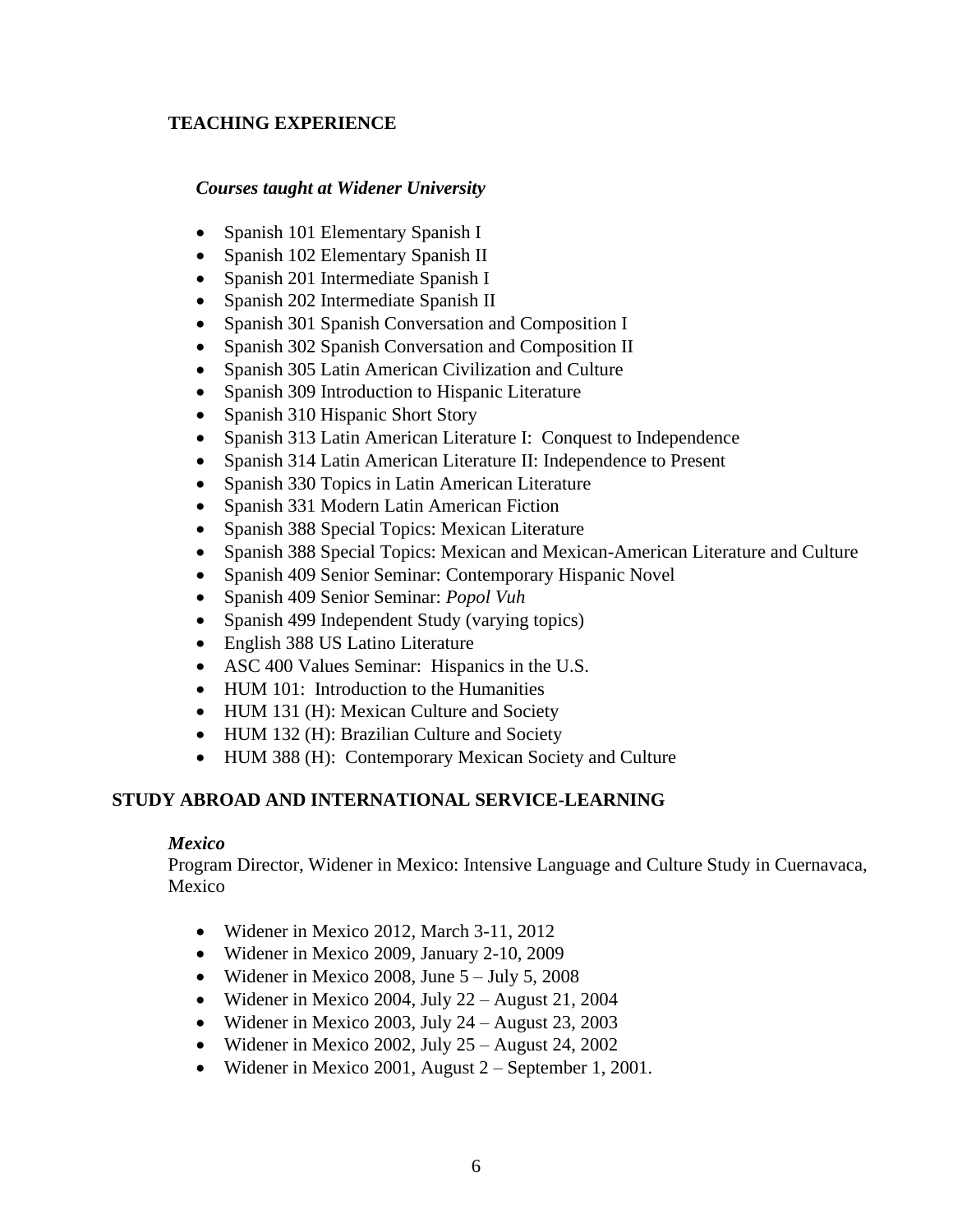### *Argentina*

Faculty Participant, "Alternative Spring Break" in Buenos Aires, Argentina, February 28-March 9, 2008

## **TEACHER EDUCATION**

Teaching Candidate Supervisor, Spring 2004. Anne Fenstamaker, Sun Valley High School, Aston, PA Arturo Mamani, Ridley Middle School, Ridley, PA,

## **INSTRUCTORSHIPS AND OTHER EDUCATIONAL EMPLOYMENT**

- Instructor, Spanish 307, Introduction to Hispanic Literature, University of New Mexico, Summer 2000.
- Instructor, Spanish 301 Andean Culture, University of New Mexico, Spring 1999.
- Teaching Assistant, Department of Spanish and Portuguese, University of New Mexico, 1995-1998.
- English Teacher, Universidad Católica de Santiago de Guayaquil, Guayaquil, Ecuador, 1994.
- English Teacher, Jefferson International College, Guayaquil, Ecuador, 1994.
- English Teacher, The Benedict School, Guayaquil, Ecuador, 1994.

## **PROFESSIONAL SERVICE TO WIDENER UNIVERSITY**

## *Service to the University*

- Member, Search Committee, Director of the Honors Program in General Education, Spring 2021
- Member, Latin American and Caribbean Studies Working Group, 2021-Present
- Chair, Faculty Council Student Services Committee, 2011-14
- Member, Faculty Council, 2011-14
- Member, Faculty Council Executive Committee, 2011-14
- Faculty Council Academic Affairs Committee, 2012-13
- Faculty Council Library Committee, 2011-12
- Co-Chair, International Week Committee, 2011
- General Education Task Force Committee, 2010-2012
- Faculty Council Promotion, Tenure and Academic Freedom Committee, Fall 2009-11
- Faculty Council Faculty Grants and Awards Committee, Spring 2008
- International Service-Learning Subcommittee, Spring 2008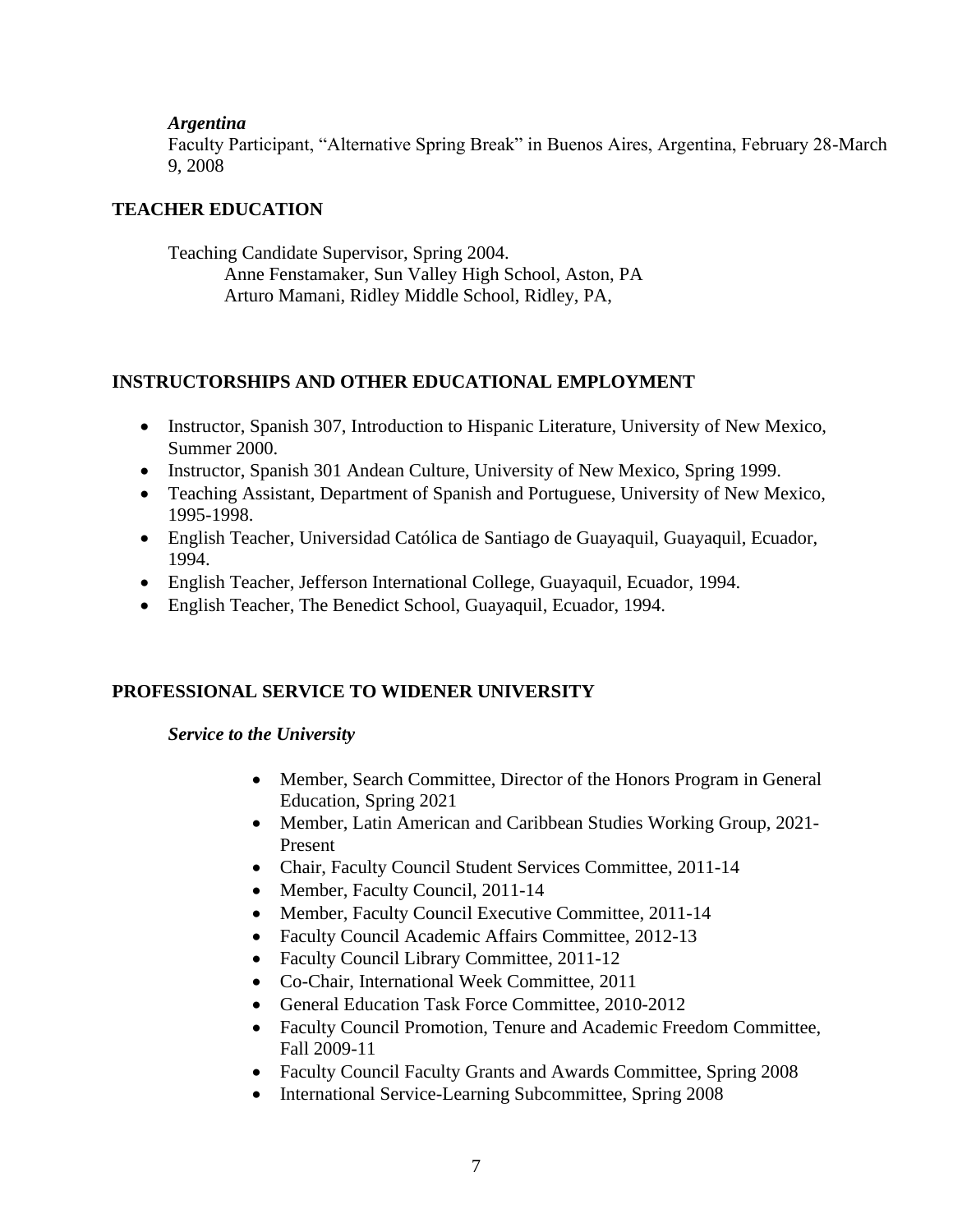- Interim Undergraduate Study Abroad Coordinator, Widener University, Fall 2006
- Goals and Objectives Committee ("Go Team"), Spring 2004
- Middle States Sub-Committee on Administration, 2004
- Administrative Strategic Planning Task Force Committee, Spring 2003
- University Ad Hoc Committee on the Recruitment of Female Undergraduates, 2001-2002
- International Week Committee, 2000-2004
- Faculty Council Instructional Resources Committee, 2002-2004
- Service-Learning Group, Widener University, 2001-2002
- Exploratory Studies Advisor, 2001-2006

### *Service to the College of Arts & Sciences*

- A&S Promotion, Tenure, and Academic Freedom Committee, 2002-04; 2011-12; Spring 2021-Present
- General Education Committee, 2020-21
- Diversity Committee, 2019-Present
- Faculty Affairs Committee, 2015-16
- Facilitator, Sustainability Workshop, 2015
- Faculty Affairs Committee, 2012-14
- Chair, A&S Faculty Affairs Committee, 2009-10
- A&S Faculty Affairs Committee, 2008-10; 2014-16
- Faculty Mentor (Dr. Krishna Bhat), 2009-13
- Pew Memorial Lecture Committee, 2001-03; 2009-11
- A&S Faculty Affairs Committee liaison to ad hoc A&S Committee on Diversity, Fall 2008-09.
- Ad hoc Committee on Quantitative Reasoning, Fall 2007
- Member, Teacher Education Council, 2003-05, Spring 2011; 2021-Present

### *Service to the Humanities Division*

- Chair, Philosophy Search Committee, 2021-22
- Recruitment and Retention Committee, 2018-Present
- Curriculum and Planning Committee, 2001- 2017; 2021-Present
- Faculty Mentor (Dr. Erika Huckestein), 2020-Present
- Chair, Department of Modern Languages, 2001-2017
- Chinese Search Committee, Fall 2013
- Chair, Chinese Search Committee, 2011-2012
- Asian History Search Committee, 2011-2012
- Chair, Chinese Search Committee, 2009-10
- Ad hoc Committee on Student Recruitment, 2009-12
- Ad hoc Committee on Student Retention, Spring 2008
- Chair, German Search Committee, 2006-07
- Chair, Spanish Search Committee, 2003-04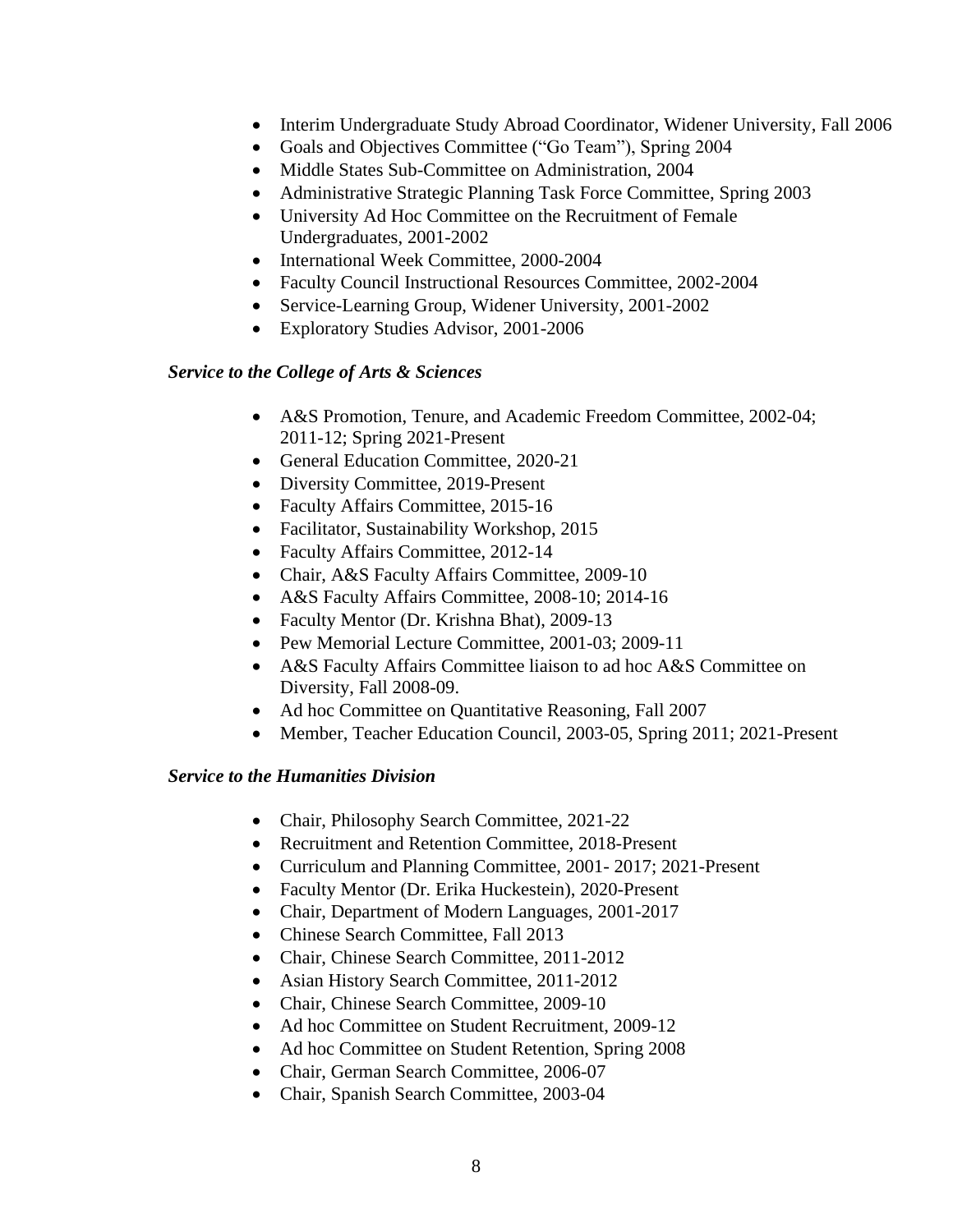- Chair, Spanish Search Committee, Spring 2002
- Spanish Search Committee, 2001-2002
- Faculty Advisor, Modern Language Club, 2000-2005
- Web Master, Modern Languages' Web Page, 2000-2005
- Spanish Major Advisor, 2001-Present
- Advisor, Spanish Club, 2014-Present

## **PROFESSIONAL DEVELOPMENT**

- OPIc Certified Advanced Mid Speaker of Portuguese by the American Council on the Teaching of Foreign Language (ACTFL), March 31, 2020
- Member of the Davis Prize Committee, Middle Atlantic Council on Latin American Studies, (MACLAS), 2012-2013
- Community Partners: Civic Engagement and FLES Programs. A Summit for Spanish and Portuguese and Service-Learning Professionals. The American Association of Teachers of Spanish and Portuguese (AATSP). West Chester University, West Chester, PA. October 10 – 12, 2002.

OPI Tester Training Workshop. American Council on the Teaching of Foreign Languages (ACTFL). Middlebury College, July 26 – 29, 2001

# **SCHOLARSHIPS, GRANTS, AND AWARDS**

- Provost Grant for Research on Mexican Travel Writing, 2012-13
- Mini-Grant, Office of Student Life for student trip (members of Spanish 302) to Museum of Modern Art (Diego Rivera retrospective), New York City, Spring 2012
- Faculty Development Grant, Widener in Mexico, 2012
- Faculty Development Grant, "Site Visits for Study Abroad Programs in Mexico," 2009- 2010
- Faculty Development Grant, "Widener in Mexico," 2008-09
- Provost Grant for Research in Mexico, La Feria Internacional del Libro, Guadalajara, Mexico, 2005-06
- Faculty Development Grant to develop film course in Spanish, Widener University, 2005-06
- Performance and Lecture Series Mini-Grant, United Nations, Spanish 302, Office of University Life, Widener University, Spring 2004
- Performance and Lecture Series Mini-Grant, Office of University Life, Widener University for a Spanish 101, Elementary Spanish class trip to Mexican restaurant, Fall 2004
- Fellow, Academic Service-Learning Provost Grant, Widener University, 2004-05
- Performance and Lecture Series Mini-Grant, Office of University Life, Widener University for a Spanish 388 Mexican Literature class trip, fall 2001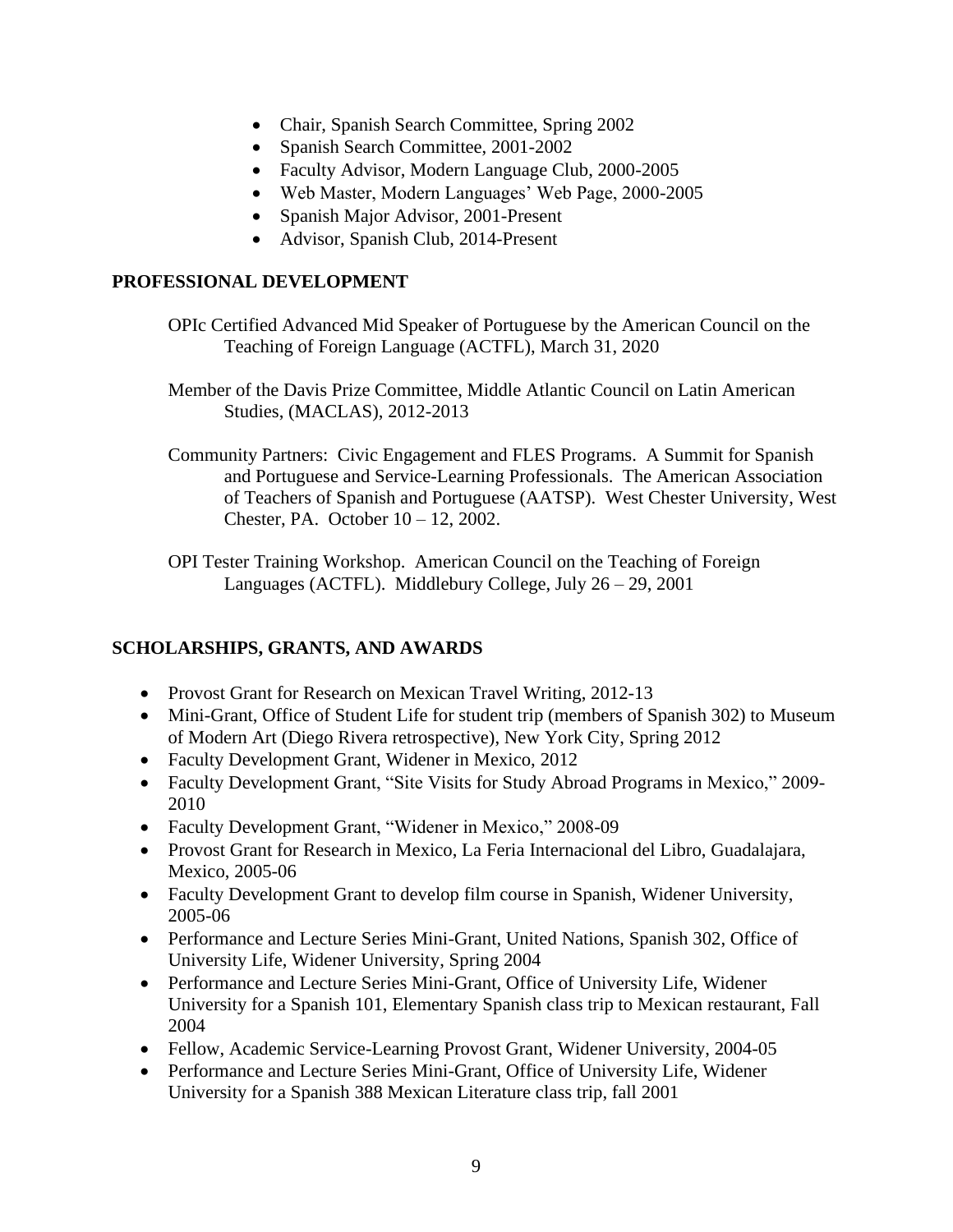- Faculty Development Grant for OPI (Oral Proficiency Interview) workshop at Middlebury College, July 2001
- Provost Grant for Research in Chile, Widener University, 2001-2002
- Fellowship, Title VI-Foreign Language and Area Studies, U.S. Department of Education and the Latin American and Iberian Institute, University of New Mexico, 1999-2000
- Field Research Grant for Dissertation Research in Ecuador and Peru, Latin American and Iberian Institute, University of New Mexico, Summer 1999
- Student Research Allocation Committee Grant for Research in Peru and Bolivia, Graduate and
- Professional Student Association, University of New Mexico, December, 1998
- Research Project Travel Grant for Research in Peru and Bolivia, Office of Graduate Studies, University of New Mexico, 1998
- Phi Beta Kappa Scholarship for Graduate Study at the University of New Mexico, Delta Chapter of Connecticut, 1997
- Antonella Biaggio Piñedo Scholarship, Department of Hispanic Studies, Connecticut College, 1994
- Vera Snow Graduate Fellowship, Connecticut College, 1994

## **HONORS AND DISTINCTIONS**

- Award for Excellence in Teaching, College of Arts and Sciences, Widener University, 2011
- High Pass with Distinction, PhD Comprehensive Examination, University of New Mexico, 1998
- Prize for Distinction in Service, Department of Spanish and Portuguese, University of New Mexico, 1997
- Prize for Distinction in Teaching, Department of Spanish and Portuguese, University of New Mexico, 1997
- High Pass with Distinction, MA Comprehensive Examination, University of New Mexico, 1996
- Glen L. Kolb Prize for Excellence in Spanish Composition, Department of Hispanic Studies, Connecticut College, 1994
- Winthrop Scholar, Connecticut College, 1993

# **TRAVEL AND EXTENDED STAYS ABROAD (**Spanish-speaking countries only)

| Argentina:      | 2008 (International Service Learning trip with students to Buenos Aires) |
|-----------------|--------------------------------------------------------------------------|
| <b>Bolivia:</b> | 1999 (dissertation research in La Paz)                                   |
| Chile:          | 2001, (Interviewed the Chilean writer Sonia Guralnik in                  |
|                 | Santiago)                                                                |
| Colombia:       | 1990 (tourism in Ipiales and Las Lajas)                                  |
| Ecuador:        | 1990, 1992, 1994, 1995, 1999, 2007 (student, employment, tourism,        |
|                 | conference presenter in Quito and Guayaquil)                             |
| Mexico:         | 1998, 2000-Present (study abroad coordinator in Cuernavaca, frequent     |
|                 | travel to locations throughout central and northern Mexico),             |